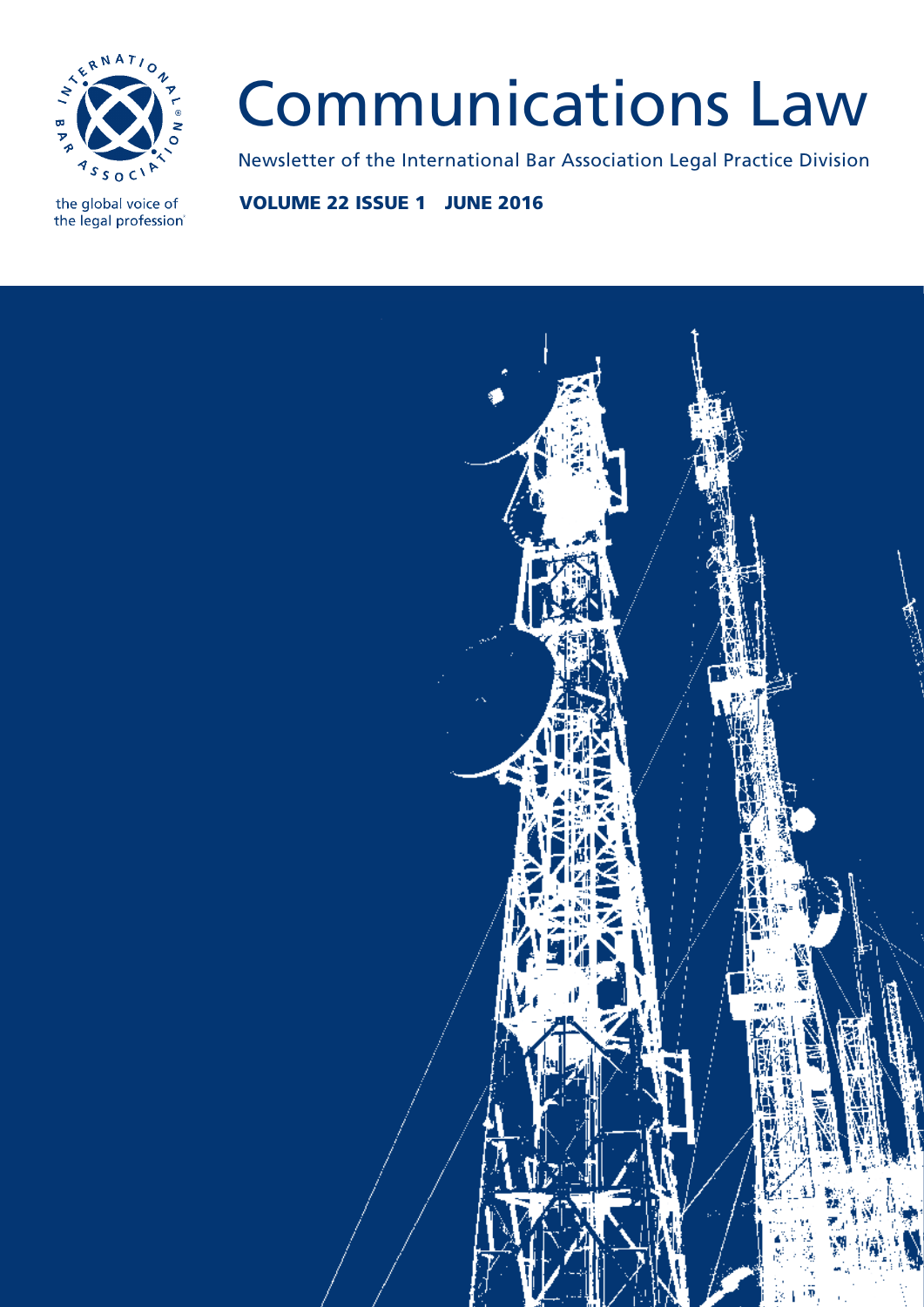## Connected cars – the Bulgarian perspective

**Milka Ivanova**

Djingov, Gouginski, Kyutchukov & Velichkov, Sofia, Bulgaria milka.ivanova@dgkv. com

**F** or some time now the automotive industry has been the next playing field for the new technologies. One such enterprise entering into this new area is the connected cars and related services industry. Such entry, irrespective if driven by the aspiration of the automotive industry to abandon the status of pure product provider or by the ambitions of the IT companies to develop new services (including autonomous cars), has a lot of business, policy-making and consumer potential. Yet it generates implications as well. The global market size for connected car components is estimated to equal €31.88bn in 2015 and is expected to reach  $\epsilon$ 115.26bn in 2020,<sup>1</sup> but the development and implementation of connected cars and the related services involves a considerable number of players (the automotive industry integrating connected car solutions into the vehicles, the networks operators enabling high speed connectivity, the IT and software companies providing the hardware and software for the connected car features, consumers, various policy-makers), as well as a number of related issues, a significant part of which are subject to national and international regulation (eg, spectrum use, electronic communications services, road traffic regulations, personal data processing, consumer protection). Such complexity, combined with the market megatrends for safety, energy efficiency and the personalised experience of the new Generation Z drivers requires common understanding and clear rules – a need that is hampered by the involvement of many national regulators and their policy-making strategies.

In Bulgaria, as in many other countries, technical and economic development is always a step ahead of the legal regulatory regime. The issue creating a challenge to the Bulgarian telecoms regulator in the context of connected cars and related services is the unclear strategic approach in relation to qualifying those services from a communications regulation point of view. In theory, those services match the characteristic features of electronic communications

services but do not fully fit in to the currently effective Bulgarian electronic communications framework, which is defined around more straightforward services and concepts for connectivity.

### **Connected car services as (potentially) regulated services**

The Bulgarian Electronic Communications Act ('ECA') defines an electronic communications service ('ECS') as 'a service, usually provided for remuneration, which consists wholly or mainly in conveyance of signals over electronic communications networks, including transmission services, provided through broadcasting networks, excluding services, related to content and/ or the control over it.<sup>2</sup> In the light of such definition a service would be qualified as ECS where such service meets two basic criteria, that is, where a service involves 'wholly or mainly' the 'conveyance of signals' through an electronic communications network. On the other hand, the analyses of those two criteria is contingent on many factual elements related to the technical set up of the particular service (eg, the detailed technical process by which the signals are conveyed from the vehicle to the corresponding equipment) and the regulator's approach as to the connotation of 'wholly or mainly' (eg, with respect to the quantitative and qualitative benchmarks of the service needed to qualify it as consisting wholly or mainly of conveyance of signals). In view of such legislative criteria, the Bulgarian telecoms regulator - the Communications Regulation Commission ('the CRC') - has developed a case-by-case approach to determining whether the conveyance of signals relates to the whole or the main part of the service.

Connected cars are vehicles that use connectivity (conveyance of signals) in order to optimise a vehicle's own operations and maintenance and to enhance the customer's overall in-car experience. In that respect the connectivity is a crucial part of connected car services. It might be provided either by the connected car services provider (under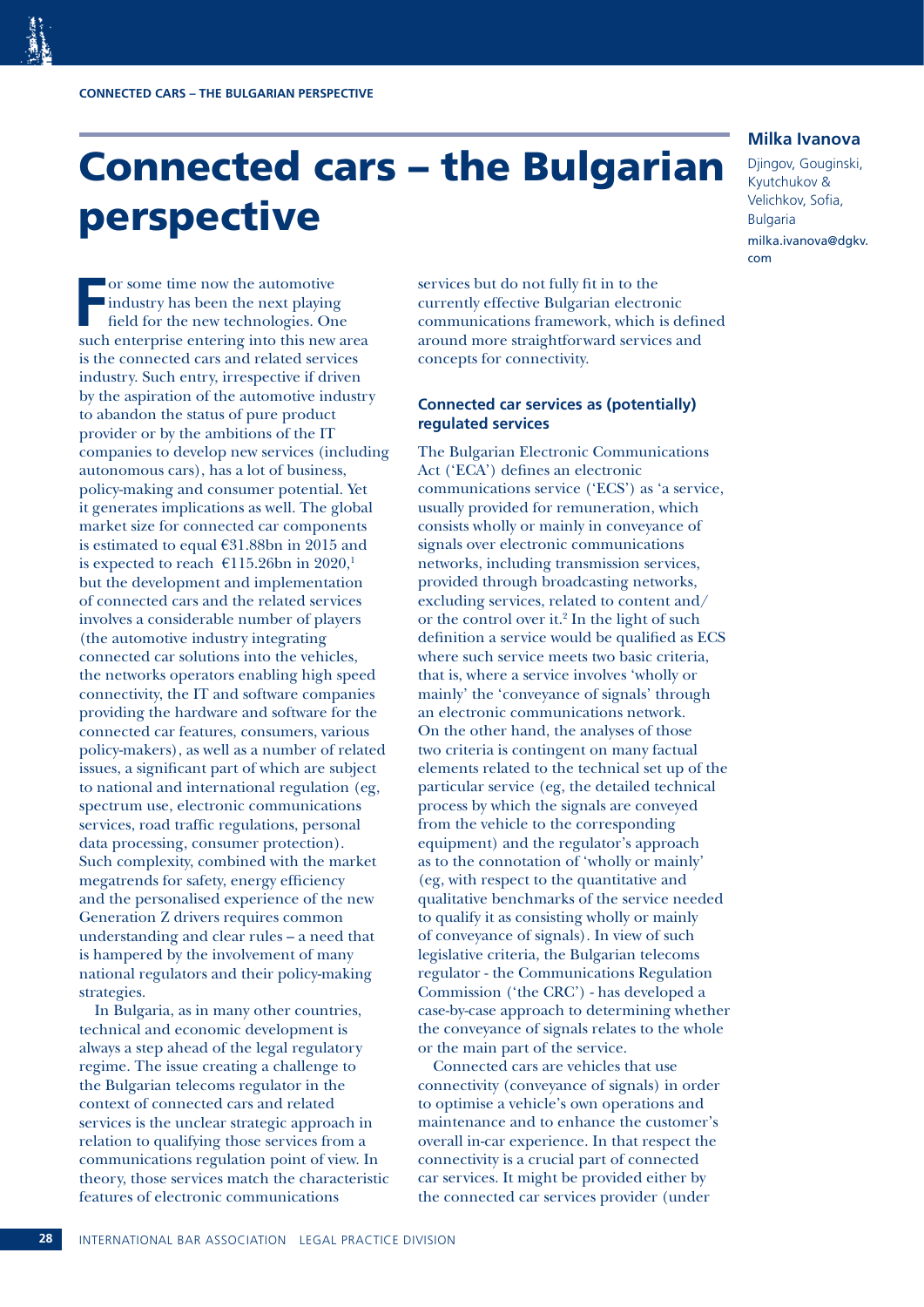**CONNECTED CARS – THE BULGARIAN PERSPECTIVE**

such circumstances the connected car service provider should have the capacity of an ECS provider as it will be engaged in the conveyance of signals) or by a thirdparty provider. In practice the provision of ECS services is not a usual part of the automotive industry scope of activities. Therefore, in order to avoid the burdensome regulations in the telecommunications area, most companies do avoid providing the connectivity themselves and rather project their services using third party connectivity. Based on such a factual set up, where the data and voice connectivity inherent for the connected car services are technically provided by an ECS provider (eg, a mobile service provider) and the provider of connected car services is not engaged in the conveyance of signals, the connected car services should not qualify as an ECS under Bulgarian law.

Yet this is rarely the reality. The connected car service is a complex service that could hardly fit in to the straightforward model of a single entity providing a single service. Therefore, the CRC would have to assess the service in accordance with the currently existing statutory rules which categorise it as either an ECS or a non-ECS service. To begin with, irrespective of the fact that the connectivity is actually provided by a third party (a mobile network operator) the connected car services provider offers the service to the end customer as its own service, with the underling technical telecommunications functionalities (the connectivity provided by the MNO) being an integral part of such service. In view of this, in case the CRC chooses to assess whether from a functional point of view the service includes conveyance of signals (ie, the 'technical' approach), there is huge potential to claim that the connected car service is an ECS. Such approach would be supported also by the fact that connected car services use connectivity that under Bulgarian law would be qualified as electronic communications services per se. This is because the data transfer services are part of the services listed in the *list of the networks and services by virtue of which electronic communications services under general rules shall be provided*. 3 In addition, connected car services are chargeable (a fee is paid to use the service) and offered on a commercial basis (they are part of the service offered with the purpose to generate profit), while Bulgarian law qualifies as 'undertaking

providing public ECS' any legal entity that carries out electronic communications in a commercial manner.<sup>4</sup> In the light of the above legal reasoning, it is not at all impossible for the Bulgarian regulator to substantiate that connected car services do have the characteristics of electronic communications services.

### **Challenging the 'technical' approach**

As a general rule the CRC is not among the most active regulators<sup>5</sup> where challenges of the new technologies are concerned or where a particular position on a legal matter should be stated officially or publicly. Furthermore, no public records for court practice, public discussions, legal research under Bulgarian law, or the official position of the regulator as to the qualification of services similar to connected car services can be identified. Irrespective of this, the position that under Bulgarian law connected car services are not ECS and should not fall under the relevant regulation has grounds under the following theoretical legal reasoning.

#### *Connected car services are not ECS in nature or in scope*

All connected car services - the potential for autonomous driving, safety and entertainment features, wellbeing and vehicle management features, mobility management and home integration are services using underling technical telecommunications functionalities. Although integral and necessary, such telecommunication functionality is not the main part (or the key feature) of the connected car service. Given the description and purpose of the various connected car services, they, as a service, are focused on the content (real time traffic information is aimed at gathering information and using such information (usage data) with the purpose to manage the mobility), rather than on the connectivity (mobile connectivity is only the technical means for transfer of the data that is gathered or used for purposes other than the mere conveyance of signals). If viewed from such perspective as a contrast to the 'technical' approach, the connected car services should not be comprehended as a service consisting either 'wholly or mainly' in conveyance of signals.